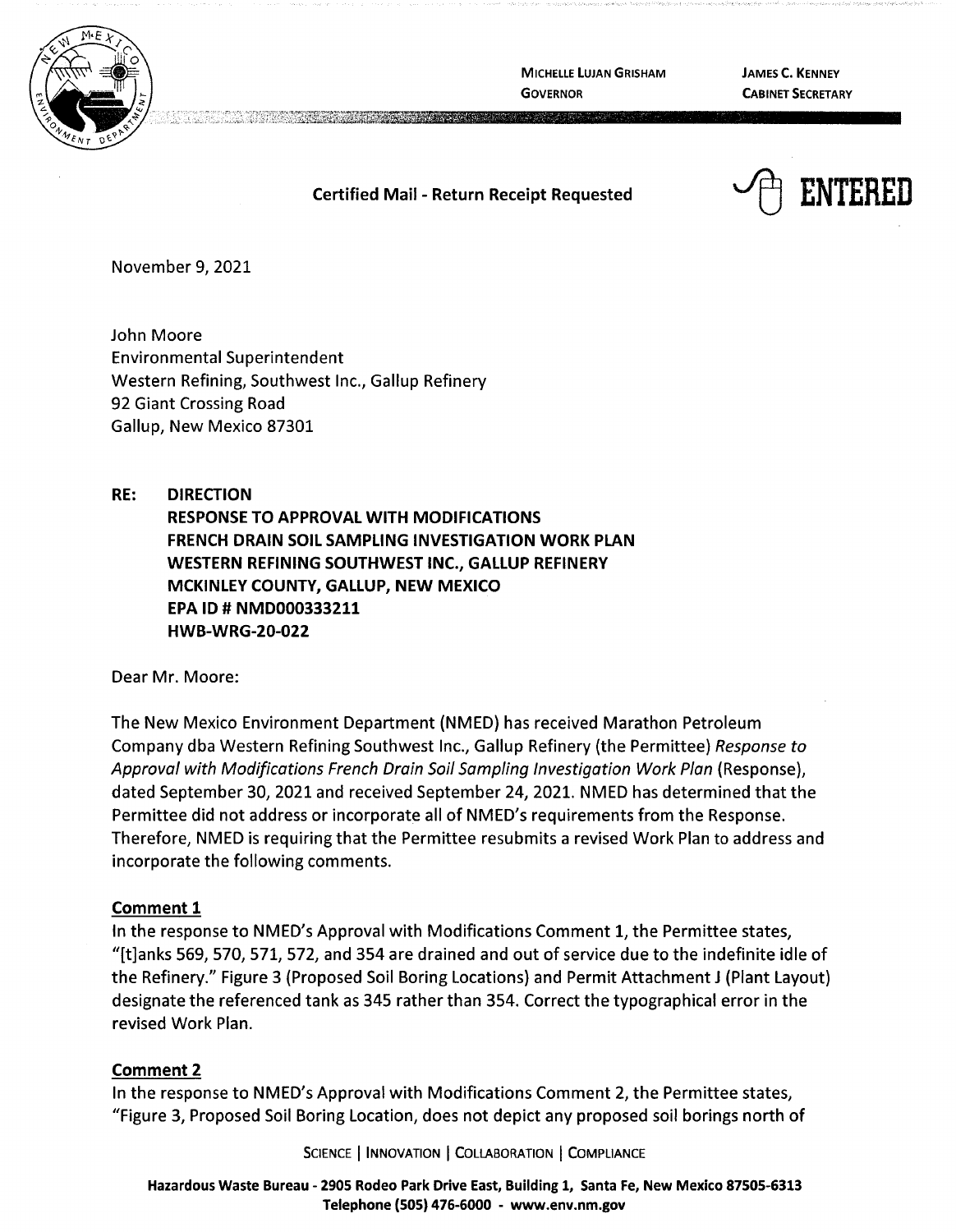STP-1 because the area was included in Sitewide LIF Investigation, completed during the week of May 10, 2021." The results obtained from the referenced LIF investigation have not been reviewed or approved by NMED. The results obtained from the Sitewide LIF Investigation may only be used for screening purposes for the French Drain Soil Sampling Investigation. In addition, the results obtained from the LIF investigation do not provide information regarding presence/absence of a concentration exceedance for each contaminant of concern (COC). Therefore, the Permittee is required to include the collection of soil samples north or northwest of STP-1, as directed by NMED's Approval with Modifications Comment 7. Propose to collect soil samples required by Comment 7 in the revised Work Plan or provide a separate work plan for collecting soil samples north/northwest of STP-1.

 $\lambda$ 

#### **Comment 3**

In the response to NMED's Approval with Modifications Comment 3, the Permittee states, "Figure 3, Proposed Soil Boring Location, does not depict any proposed soil borings in the vicinity of the well OW-61 because the area was included in Sitewide LIF Investigation, completed during the week of May 10, 2021. The Sitewide LIF location figure is provided in Attachment C. V-trenches installed during the Sitewide LIF Investigation allowed data collection in the Oto 10 ft bgs interval that would be absent due to hydro-excavation. LIF logs for EB-LIF 34 and EB-LIF-27 (Attachment C) show less than 10% RE in the Oto 10 ft bgs interval, indicating no to low SPH impact in the shallow zone." According to the UVOST logs included in Attachment C, elevated% RE (272.2% RE at EB-LIF-27 at 14.46 feet bgs and 43.4% RE at EB-LIF-34} were observed in the vicinity of well OW-61. However,% RE appears to be negligible at depths shallower than ten feet below ground surface (bgs) at the locations; therefore, it is likely that the Separate Phase Hydrocarbon (SPH} detected in the French Drain did not originate from the vicinity of well OW-61 (e.g., Tank 572) and the elevated % RE detected in the vicinity of well OW-61 is not related to the French Drain Soil Sampling Investigation. Therefore, soil sampling is not required in the vicinity of well OW-61 as part of this investigation. The residual contamination detected in the vicinity of well OW-61 must be addressed separately. NMED received additional LIF investigation results on October 28, 2021. NMED will evaluate the LIF investigation results to determine if it is necessary for the Permittee to submit a separate work plan to investigate the residual contamination detected in the vicinity of well OW-61.

#### **Comment 4**

In the response to NMED's Approval with Modifications Comment 3, the Permittee states, "[b]orings are also not proposed near the location of OW-64. Well OW-64 is located adjacent to the February 2018 excavation #4 (Figure 3) conducted to investigate a hydrocarbon release from the drain line of the STP-1 French Drain. Borehole depths were not recorded but are estimated to reach 6 to 8 ft bgs. Excavation #4 showed no visible sign of SPH impact." Although the data suggests that soil contamination remains at depths deeper than 10 feet bgs in the vicinity of well OW-64, it is likely that the SPH detected in the French Drain did not originate from the vicinity of well OW-64 (e.g., Tank 338) and the residual contamination in the vicinity of well OW-64 is unrelated to the French Drain. Therefore, soil sampling is not required in the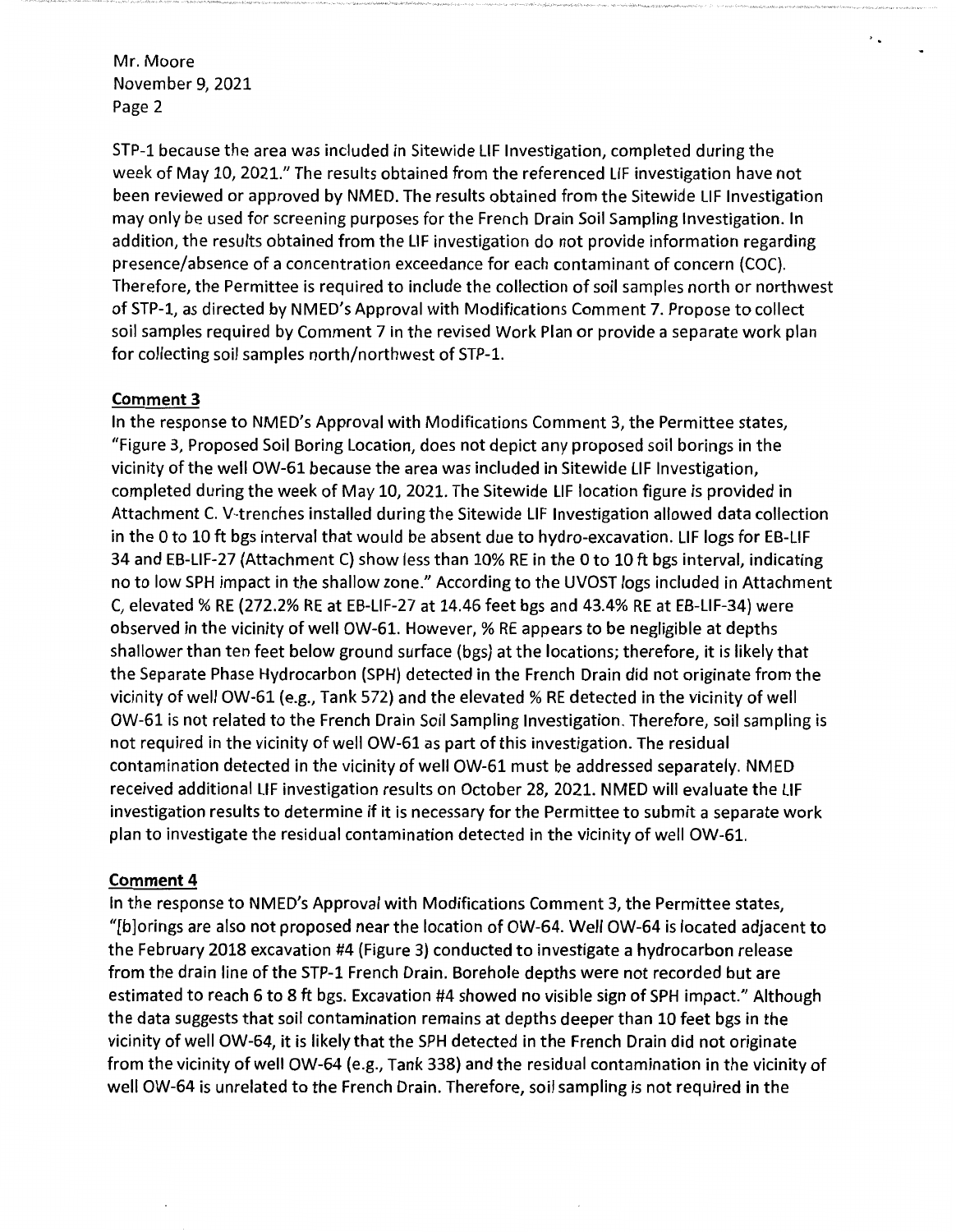vicinity of well OW-64 as part of this investigation. The residual contamination detected in the vicinity of well OW-64 may need to be addressed in a separate investigation depending on the NMED's review of the additional LIF investigation results (see Comment 3).

# **Comment 5**

In the response to NMED's Approval with Modifications Comment 5, the Permittee states, "[t]he May 2021 LIF borings show the following% RE:

- EB-LIF-98: Diesel-type SPH 150% RE
- WB-LIF-100: Gas/Diesel-type SPH 20% RE
- WB-LIF-110: No LIF response
- WB-LIF-116: No LIF response
- WB-LIF-117: No LIF response
- WB-LIF-118: No LIF response
- WB-LIF-119: Gas/Diesel-type SPH 350% RE

MPC will collect three (3) soil samples from borings located near EB-LIF-98 and WB-LIF-119, i.e., those with the highest response. Soil samples will be collected at the water-table from the remainder boring locations." As stated in Comment 2 above, the LIF investigation results may only be used for screening purposes (e.g., selection of sampling locations) and must not be used for compliance purposes (e.g., demonstration of compliance, omission of sample locations) because the Sitewide LIF Investigation report has not been reviewed or approved by NMED. In addition, according to the UVOST logs included in Attachment C, an elevated % RE (15.4% RE at 7.38 feet bgs) is also recorded in boring WB-LIF-116. Propose to collect three additional soil samples from the borings proposed near WB-LIF-100 and WB-LIF-116 in the same manner described for the borings proposed to be advanced near EB-LIF-98 and WB-LIF-119. The Permittee must also propose to collect three additional soil samples from the remainder of the proposed boring locations near WB-LIF-110, WB-LIF-117, and WB-LIF-118 in the same manner described for the borings to be advanced near EB-LIF-98 and WB-LIF-119. Even if an LIF response was not observed from these locations, the COCs may exceed the applicable screening levels. Furthermore, the results obtained from LIF Investigation do not provide information regarding the presence/absence of a concentration exceedance for each COC. Revise the Work Plan to include the additional soil samples.

## **Comment 6**

In the response to NMED's Approval with Modifications Comment 7, the Permittee states, "Figure 3, Proposed Soil Boring Location, does not depict any proposed soil borings in the vicinity of BH-3 and potential impacts north west of the French Drain because the area was included in Sitewide LIF Investigation, completed during the week of May 10, 2021. The Sitewide LIF location figure is provided in Attachment C. The Sitewide LIF investigation provided adequate coverage of the area." Address the following: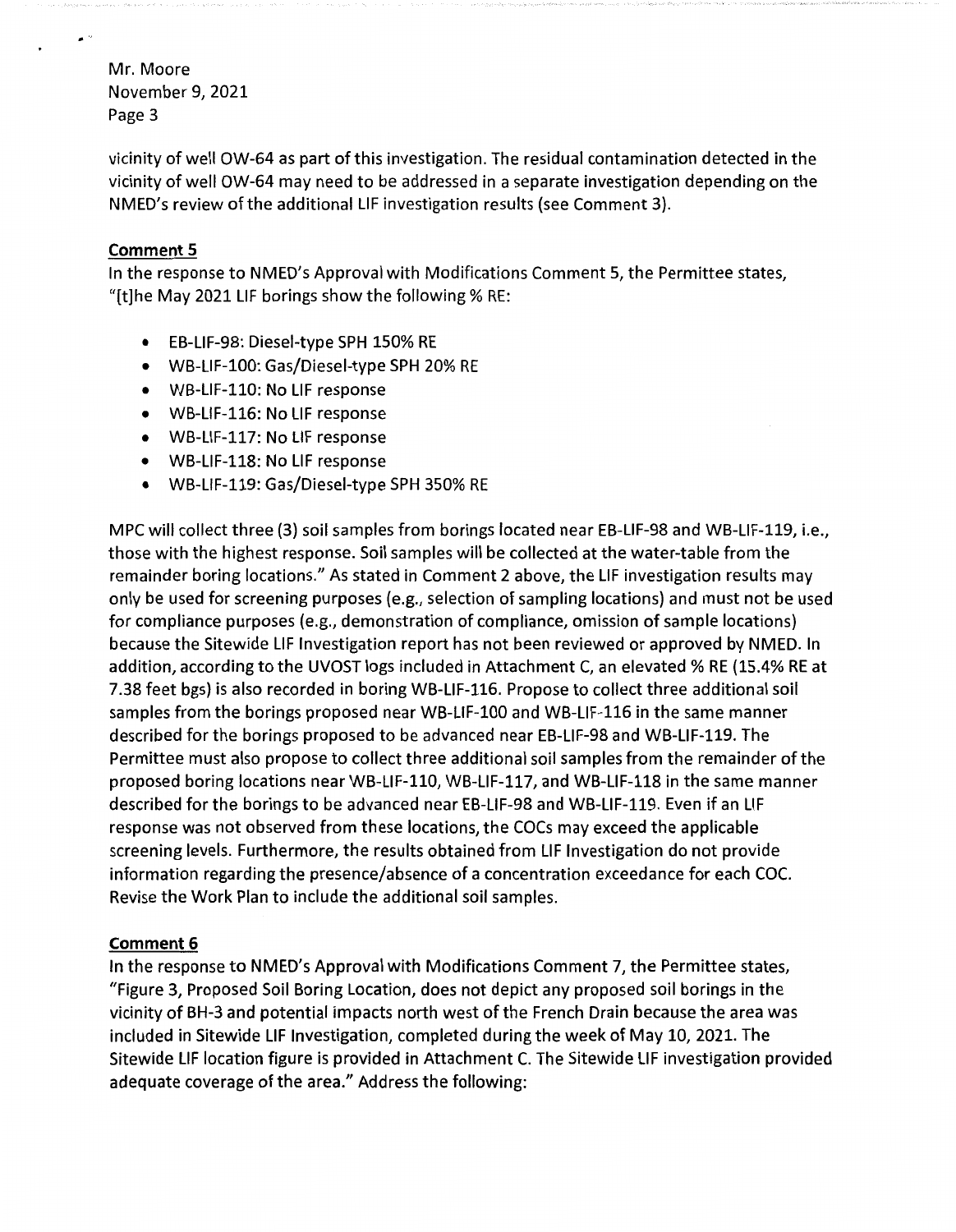> a. The Permittee is reminded that the results obtained from the referenced LIF investigation have not been reviewed or approved by NMED; therefore, it is not appropriate to propose to omit the requirement for the sample collection based on such data (see Comments 2, 3, 4 and 5).

''

- b. Figure 3 (Proposed Soil Boring Locations) depicts six proposed boring locations; however, some of the proposed locations do not appear to be consistent with the boring locations proposed in the response to NMED's Approval with Modifications Comment 5 (e.g., borings to be installed near EB-LIF-98, WB-LIF-100, -110, -116, -117, - 118, and -119). Revise Figure 3 to include the seven boring locations proposed in the response to NMED's Approval with Modifications Comment 5.
- c. NMED's Approval with Modifications Comment 7 requires the Permittee to install two additional soil borings: one east of Evaporation Pond 1 and one northwest of STP-1 where the French Drain merges with the stormwater drainage system. The Sitewide LIF investigation results cannot be substituted for the required investigation for the reasons stated above. Although the proposed boring near WB-LIF-117 (which is already included in the scope of the Work Plan) is representative of the required boring east of Evaporation Pond 1, the Permittee must propose to install an additional soil boring near EB-LIF-137 where the French Drain merges with the stormwater drainage system to address Comment 7. Include these soil boring locations in the revised Work Plan.

#### **Comment 7**

In the response to NMED's Approval with Modifications Comment 8, the Permittee states, "[i]f exceedances are detected in confirmation samples, additional step-out borings will be installed 25 ft from the original boring location." NMED's Approval with Modifications Comment 8 states, "if exceedances are detected in confirmation samples, additional step-out borings must be installed five feet from the original locations." To clarify, this direction only applies to those cases where exceedances are detected in samples collected at the termination depth of the boring. The proposed investigation method (i.e., installation of additional step-out borings 25 feet from the original boring location) is acceptable to delineate the lateral extent of contamination; however, it does not apply for the delineation of the vertical extent of contamination. Therefore, if exceedances are detected in the samples collected from the termination depth of the borings, additional step-out borings must be installed within five feet from the original locations and the Permittee must collect a soil sample from a depth five feet deeper than the termination depth of the original boring. This procedure may need to be repeated until the vertical extent of contamination is delineated or the boring depth reaches at the Chinle/Alluvial interface. Include the provision in the revised Work Plan.

The Permittee must submit a revised Work Plan that addresses and incorporates all of the comments contained in this letter and the January 8, 2021 Approval with Modifications. Two hard copies and an electronic version on a CD/DVD of the revised Work Plan must be submitted